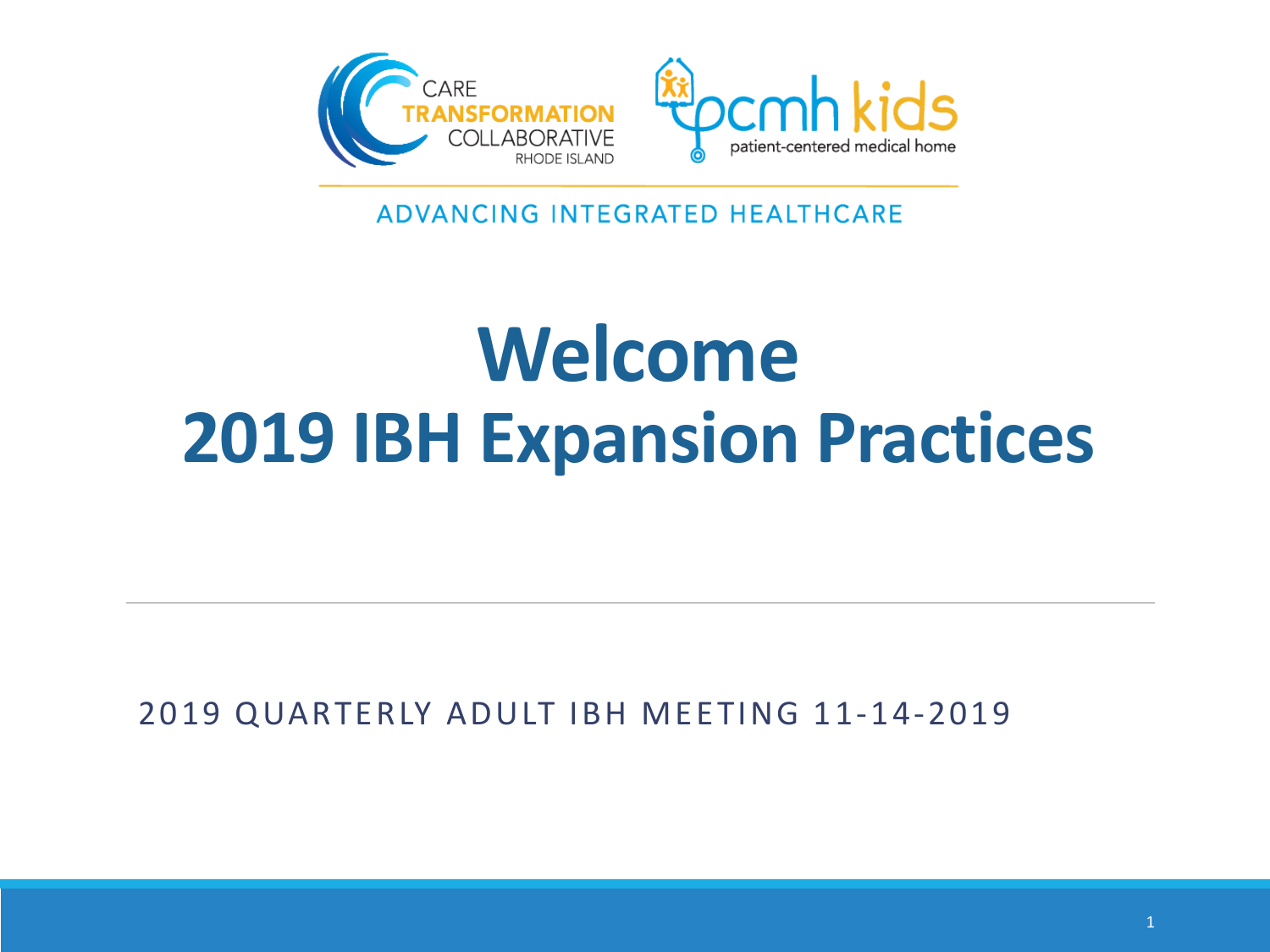# **Agenda**

| <b>Topic</b><br><b>Presenter(s)</b>                                                                        | <b>Duration</b>                            |
|------------------------------------------------------------------------------------------------------------|--------------------------------------------|
| Introductions & Review of Agenda<br>Rena Sheehan                                                           | 5 minutes                                  |
| Practices Report Out: PDSA Plans Social Determinants of Health<br><b>Facilitated by Dr. Nelly Burdette</b> | 50 minutes                                 |
| <b>Community Health Teams</b><br>Linda Cabral                                                              | 20 minutes<br>with 10-minute<br>discussion |
| <b>Next Steps</b><br><b>Susanne Campbell</b>                                                               | 5 minutes                                  |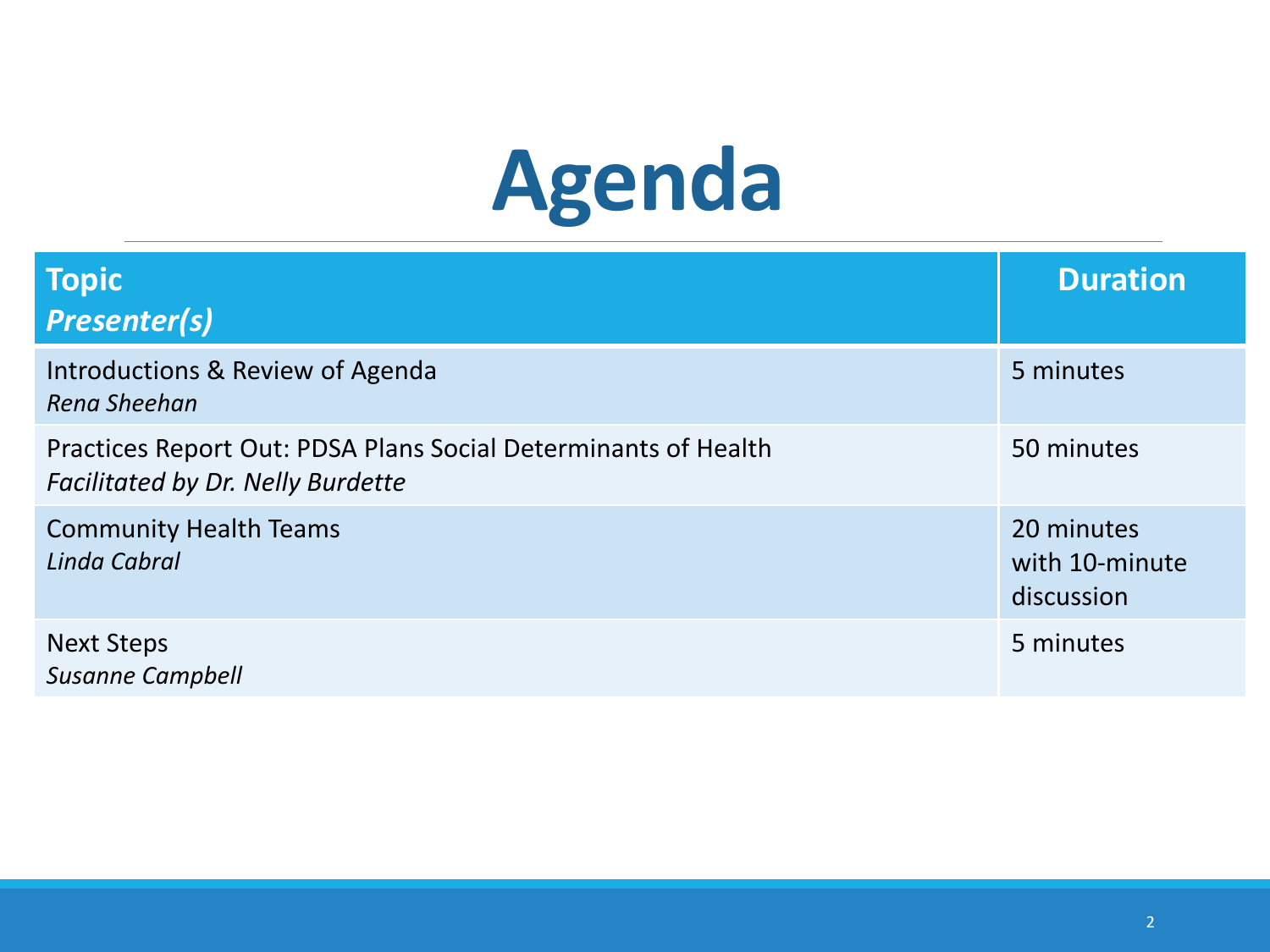#### **Practice Report Out: IBH Screening Results - latest**



|                                                    |                   |                | <b>Substance Use</b> |
|----------------------------------------------------|-------------------|----------------|----------------------|
| <b>Practice Name</b>                               | <b>Depression</b> | <b>Anxiety</b> | <b>Disorder</b>      |
| <b>Screening Incentive Thresholds</b>              | 85%               | 60%            | 60%                  |
| <b>Blackstone Valley Community Health Care</b>     | 96.9%             | 45.5%          | 36.4%                |
| <b>Brown Medicine - Warwick Primary Care</b>       | 86.4%             | 72.5%          | 71.6%                |
| <b>PCHC Central</b>                                | 98.1%             | 97.3%          | 97.0%                |
| <b>PCHC Crossroads</b>                             | 96.3%             | 82%            | 80.1%                |
| <b>PCHC Randall Square</b>                         | 91.0%             | 93.9%          | 93.4%                |
| <b>Prospect Charter Care Physicians (baseline)</b> | 84.0%             | 7.5%           | 0.1%                 |
| <b>Tri County - North Providence (baseline)</b>    | 88.8%             | 88.9%          | 85.5%                |
| <b>Women's Medicine Collaborative</b>              | 91.8%             | 93.8%          | 93.3%                |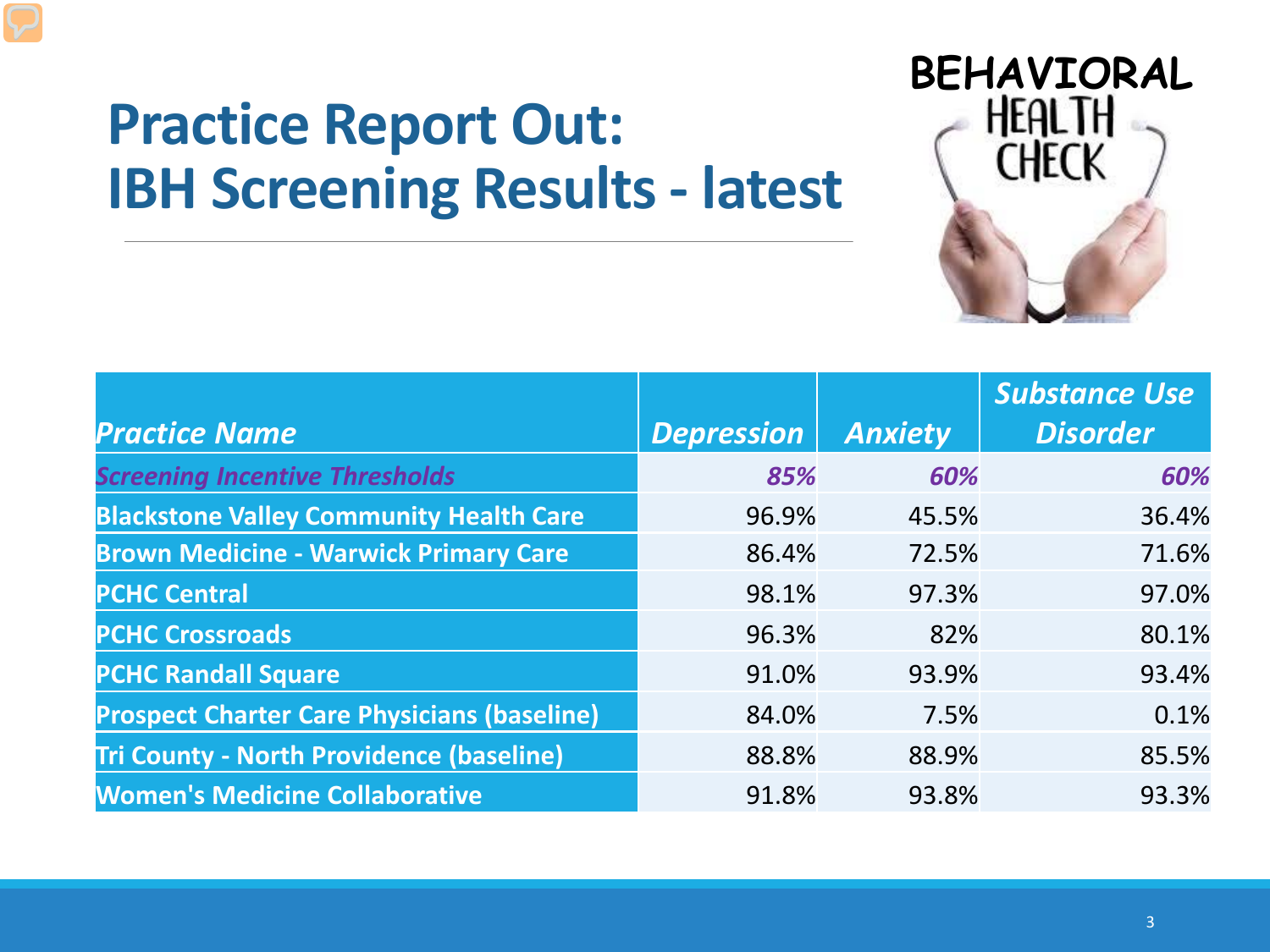### **Blackstone Valley Community Health Care PDSA Plan for Social Determinants of Health**

#### **Aim:**

| Describe your first (or next) test of change:                                | <b>Person responsible</b>    | When to be done                                                                                                                                                    | Where to<br>be done                                                                                    |
|------------------------------------------------------------------------------|------------------------------|--------------------------------------------------------------------------------------------------------------------------------------------------------------------|--------------------------------------------------------------------------------------------------------|
| Addressing housing instability utilizing Health<br>Leads SDOH Screening Tool | MA, NCM, OB RN,<br>CHW, & BH | MA at every new<br>patient and<br>preventative visit.<br>NCM at every<br>visit. OB RN at<br>prenatal intake<br>visit. CHT at every<br>visit. BH at every<br>visit. | 39 East Ave<br>Medical<br>pods<br>(green,<br>orange &<br>red) and<br>NCM, OB<br>RN, and BH<br>offices. |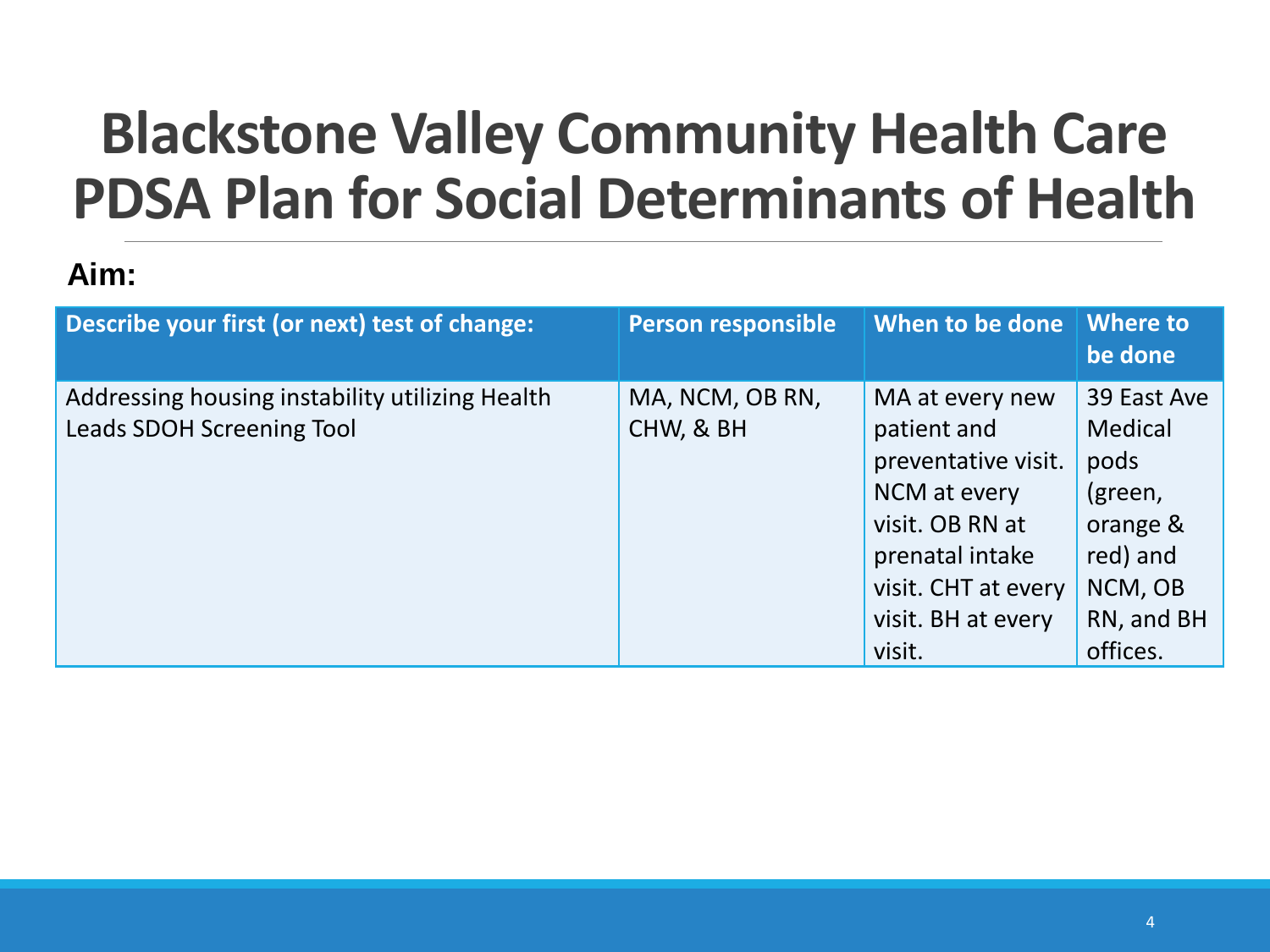### **Blackstone Valley Community Health Care PDSA Plan for Social Determinants of Health**

| List the tasks needed to set up this test of<br>change                                                   | Person responsible   When to be done                                             |                                                                         | Where to be<br>done                                                                           |
|----------------------------------------------------------------------------------------------------------|----------------------------------------------------------------------------------|-------------------------------------------------------------------------|-----------------------------------------------------------------------------------------------|
| Educate staff on direct impact of housing<br>instability on primary care                                 | <b>BVCHC BH &amp; CHT</b><br>Department leads<br>and Crossroad<br>representative | Scheduled<br>mandatory lunch<br>training<br>completed within<br>4 weeks | 39 East Ave<br><b>Basement</b><br><b>Meeting Room</b>                                         |
| Facilitate a warm hand off to a CHW or BH<br>coordinator for positive screens of housing<br>instability. | MA, NCM, OB RN,<br>& BH                                                          | At time of patient<br>visit                                             | 39 East Ave<br>Medical pods<br>(green, orange<br>& red) and<br>NCM, OB RN,<br>and BH offices. |
| Predict what will happen when the test is<br>carried out                                                 | <b>Measures to determine if prediction succeeds</b>                              |                                                                         |                                                                                               |
| Increase in referrals to Crossroads                                                                      | BVCHC data report on open and closed referrals to<br>Crossroads                  |                                                                         |                                                                                               |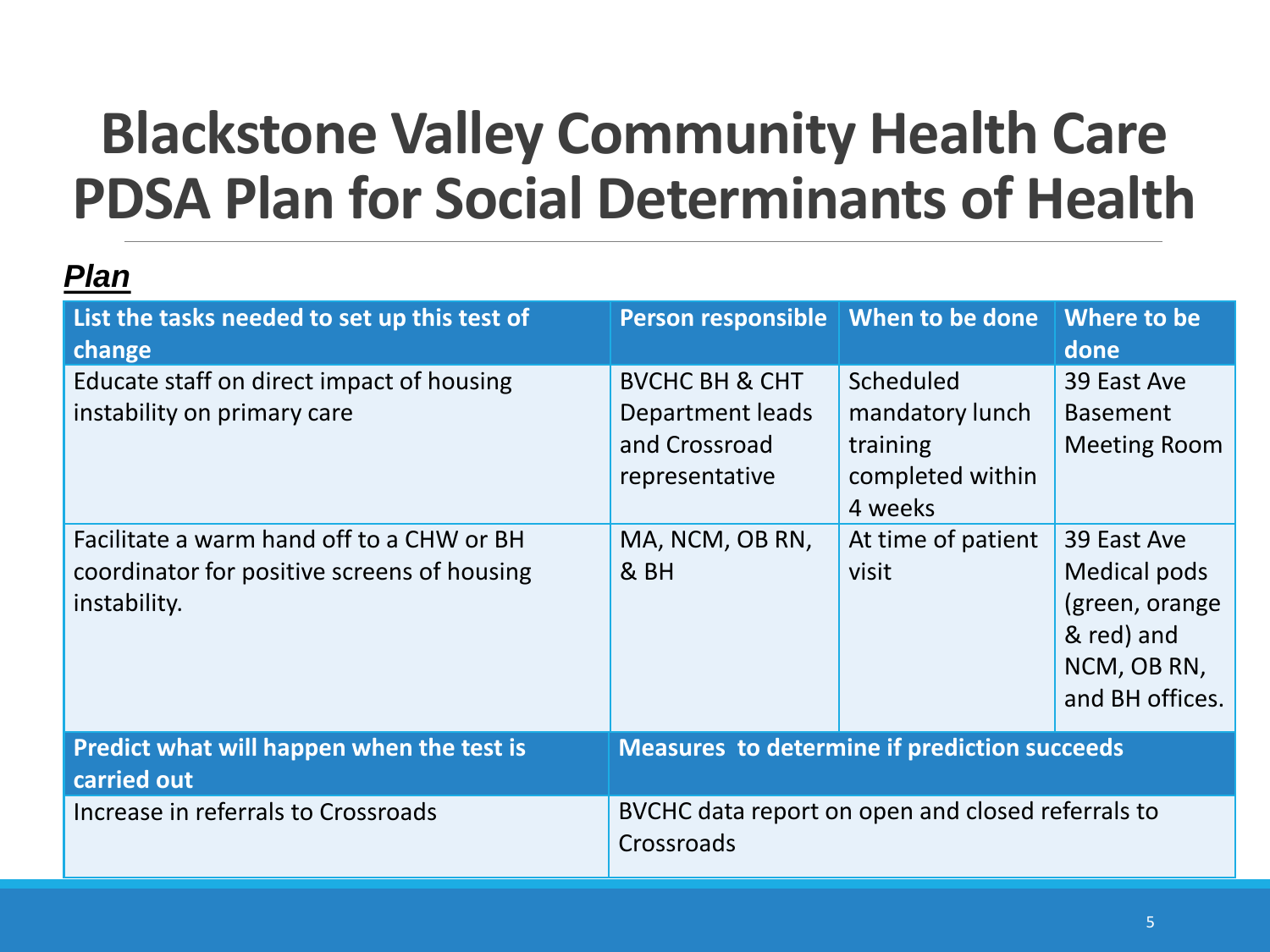### **Brown Medicine PDSA Plan for Social Determinants of Health**

#### **Aim:**

| Describe your first (or next) test of change:                                                                              | <b>Person responsible</b>                                                         | <b>When to be</b><br>done | Where to be<br>done                                                  |
|----------------------------------------------------------------------------------------------------------------------------|-----------------------------------------------------------------------------------|---------------------------|----------------------------------------------------------------------|
| The Brown Medicine Primary Care - Warwick<br>practice would like to screen all patients for<br>SDOH at their annual visit. | The Medical<br>Secretary will be<br>responsible for<br>administering<br>questions | <b>Annual Visit</b>       | Prior to<br>coming for<br>visit or in<br>practice<br>waiting<br>room |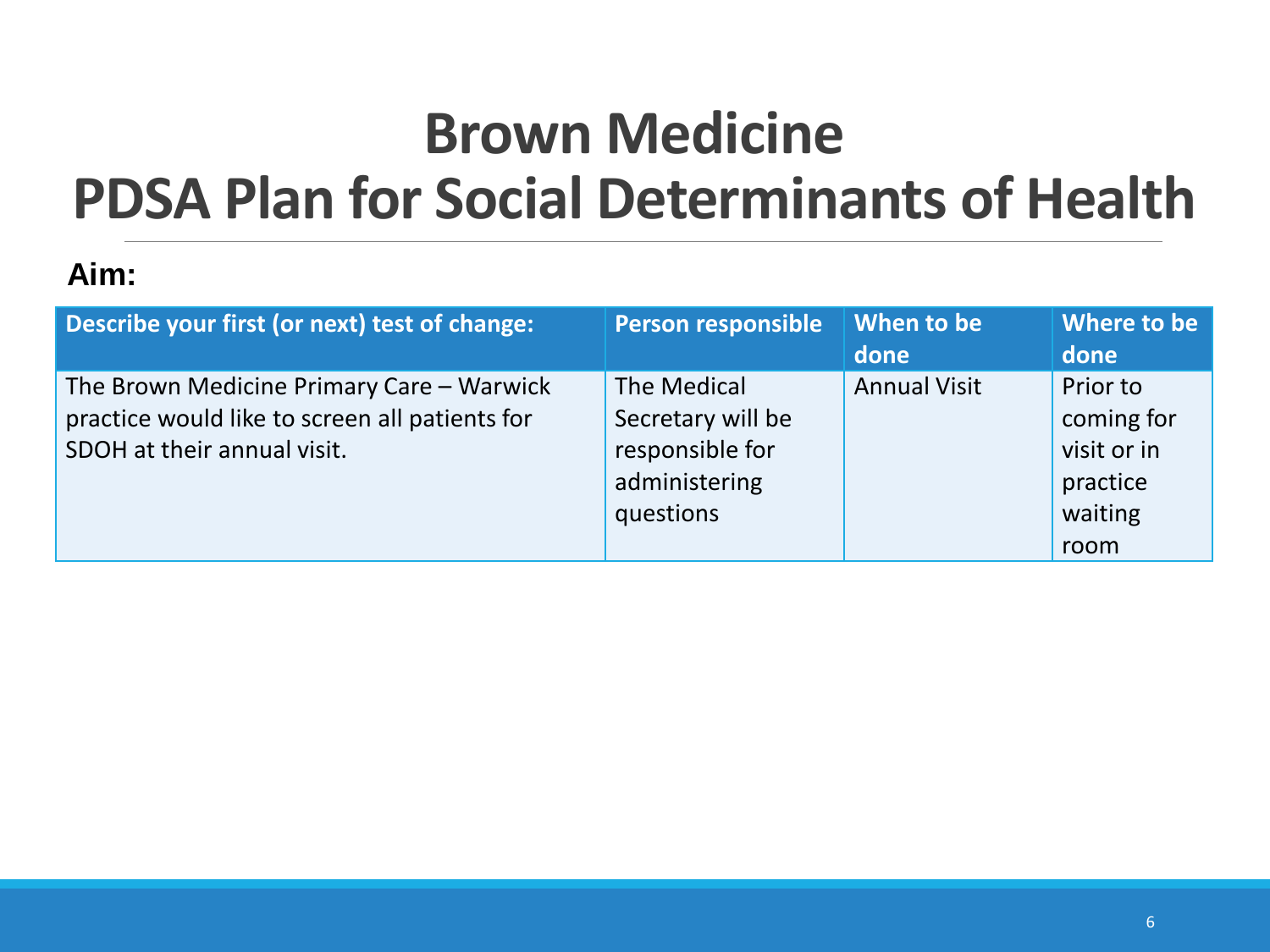#### **Brown Medicine PDSA Plan for Social Determinants of Health**

| List the tasks needed to set up this test of change                                                                                                                                                                                                                                                                                                                                                                                                                                                                                                                                                                                                                                                                                                                                             | <b>Person</b>                                                                                   | When to be                                                              | Where to be                                                                   |
|-------------------------------------------------------------------------------------------------------------------------------------------------------------------------------------------------------------------------------------------------------------------------------------------------------------------------------------------------------------------------------------------------------------------------------------------------------------------------------------------------------------------------------------------------------------------------------------------------------------------------------------------------------------------------------------------------------------------------------------------------------------------------------------------------|-------------------------------------------------------------------------------------------------|-------------------------------------------------------------------------|-------------------------------------------------------------------------------|
|                                                                                                                                                                                                                                                                                                                                                                                                                                                                                                                                                                                                                                                                                                                                                                                                 | responsible                                                                                     | done                                                                    | done                                                                          |
| The practice has identified three SDOH questions to ask the<br>patient:<br>Do you have enough money to buy the things that you need to<br>live everyday such as food, clothing, or housing?<br>How confident are you that you can control and manager your<br>health problems?<br>How often do you eat food that is healthy (fresh fruit, vegetables)<br>instead of unhealthy food (fried food, sweets); do you feel that<br>you have access to healthy food?<br>The questions will be typed and added to Annual paperwork<br>packet<br>The practice will be responsible for monitoring responses to<br>questions. Providers will address responses during the patient's<br>visit. Based on the responses, the practice will work with internal<br>and external resources to address the needs. | <b>Practice</b><br>Manager,<br><b>Medical</b><br>Assistants,<br><b>Medical Social</b><br>Worker | This process is<br>expected to be<br>rolled up in the<br>upcoming weeks | PC-<br><b>Warwick</b><br>practice<br><b>During Visit</b><br><b>Post Visit</b> |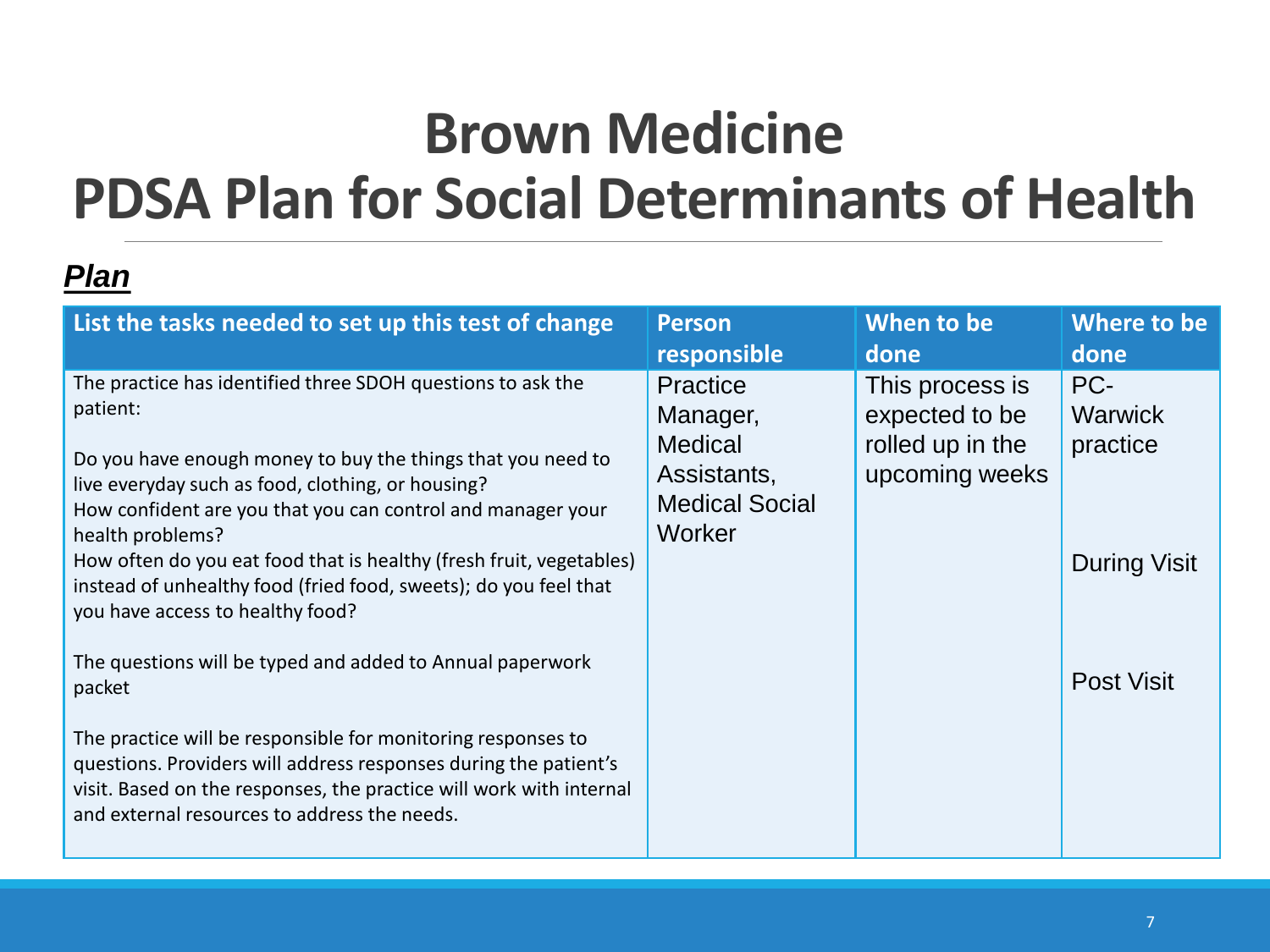#### **Brown Medicine PDSA Plan for Social Determinants of Health**

| Predict what will happen when the test is carried   | <b>Measures to determine if prediction succeeds</b> |
|-----------------------------------------------------|-----------------------------------------------------|
| out                                                 |                                                     |
| There will be insight as to why patient may or may  | Increase in the number of referrals to the Medical  |
| not be successful with managing their health needs. | Social Worker and increase in the number of         |
| Based on the responses there will be new            | referrals made to community resources.              |
| relationships built with community resources to     |                                                     |
| better help serve the practice population.          |                                                     |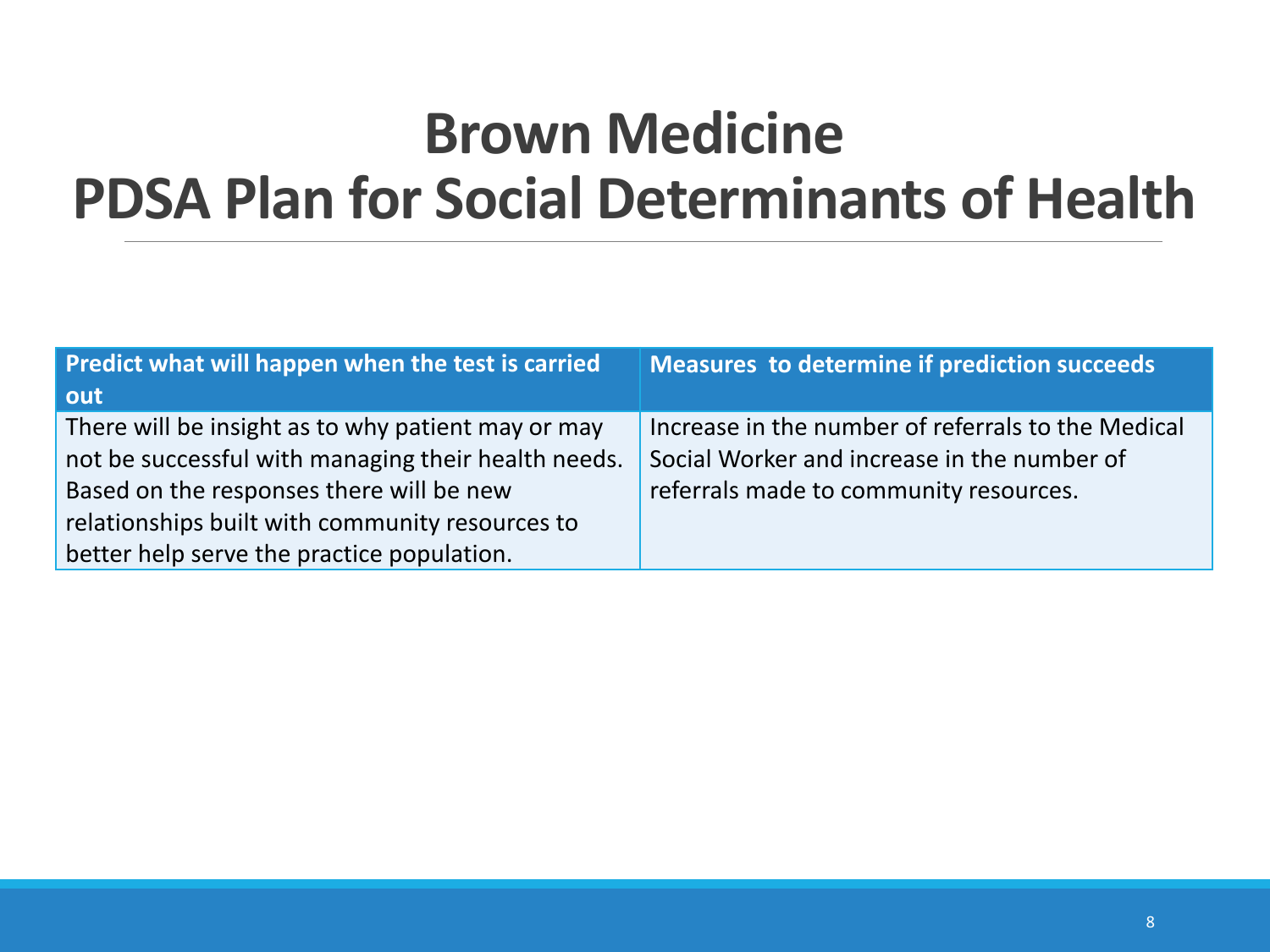### **PCHC – Central Health Center PDSA Plan for Social Determinants of Health**

**Aim:** Goal to address SDOH issue: food insecurity/ access to healthy food options

| Describe your first (or next) test of change:     | <b>Person responsible</b> | When to be      | Where to be |
|---------------------------------------------------|---------------------------|-----------------|-------------|
|                                                   |                           | done            | done        |
| Increase patient's knowledge/education around     | IBH team:Stacy,           | Within the next | Central     |
| healthy food options on a budget, and how this    | <b>LMHC</b> provider      | three months    | Health      |
| intersects with mood and health:                  | /Jamie, BHCHA             | (end date       | Center      |
| How does food choices impact mood<br>$\bullet$    | advocate                  | 2/10/2020       |             |
| (Integrated Behavioral Health)                    | Mehattie                  |                 |             |
| How does healthy food choices impact<br>$\bullet$ | Dorsey, RN, CEOE          |                 |             |
| diabetes control (RN/CEOE)                        |                           |                 |             |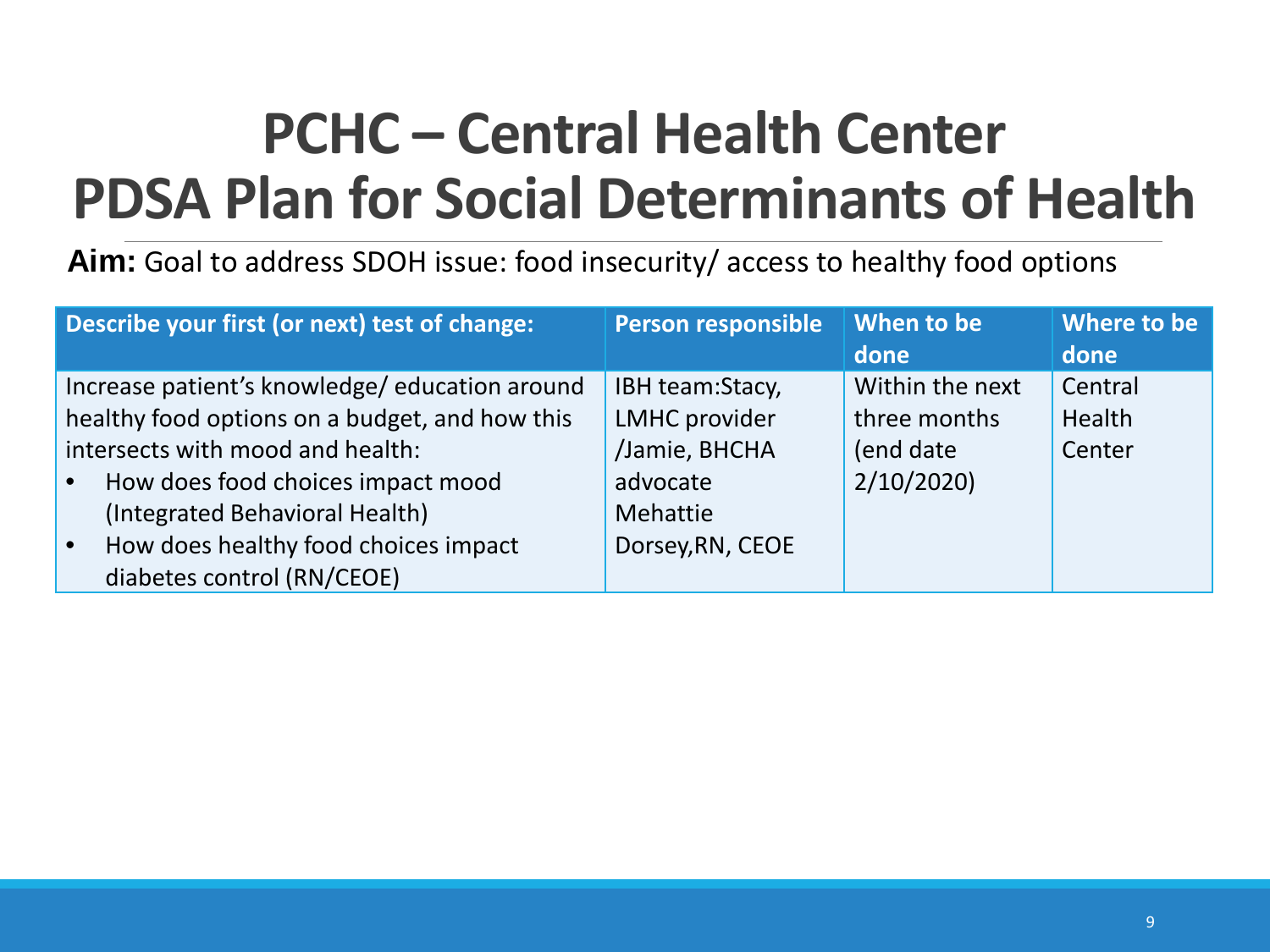#### **PCHC – Central Health Center PDSA Plan for Social Determinants of Health**

| List the tasks needed to set up this test of change                                                                                                                                                                                                                                                                                                                                                                                                                                                                                                                                                  | <b>Person</b><br>responsible                                                                                                                       | When to be<br>done                                      | Where to be<br>done                                              |
|------------------------------------------------------------------------------------------------------------------------------------------------------------------------------------------------------------------------------------------------------------------------------------------------------------------------------------------------------------------------------------------------------------------------------------------------------------------------------------------------------------------------------------------------------------------------------------------------------|----------------------------------------------------------------------------------------------------------------------------------------------------|---------------------------------------------------------|------------------------------------------------------------------|
| Amanda Andrews, AHCD, Stacy Silva, LMHC, Jamie,<br>BHCHA introduce idea in Central staff meeting<br>Set up meetings with team members to discuss details<br>of planning and implementation:<br>Utilize identified patient list obtained through<br>informatics of A1C over 9 with mood disorder to<br>screen for interested patients<br>Mehattie, RN/CEOE to identify patients she<br>works with who would benefit from group<br>develop a script when calling identified patents<br>with focus on incentives (gift cards/food)<br>Better understand barriers to attendance when<br>calling patients | <b>Stacy Silva, LMHC</b><br>Amanda Andrews,<br>RN/ACHD<br>IBH team:Stacy,<br>LMHC provider<br>/Jamie, BHCHA<br><b>Mehattie</b><br>Dorsey, RN, CEOE | Dec., 2019<br><b>Monthly Through-</b><br>out 3mo period | Central Health<br>Center<br>Via e-mail,<br>skype or in<br>person |
| Stacy will contact RI Food Bank (Melissa) to determine<br>level of involvement (access to food for patients who<br>attend group)                                                                                                                                                                                                                                                                                                                                                                                                                                                                     | <b>Stacy Silva, LMHC</b>                                                                                                                           | Dec. 2019                                               | Via phone call<br>and or e-mail                                  |
| Stacy to contact Urban Greens to determine if use of<br>space/scheduling                                                                                                                                                                                                                                                                                                                                                                                                                                                                                                                             |                                                                                                                                                    |                                                         |                                                                  |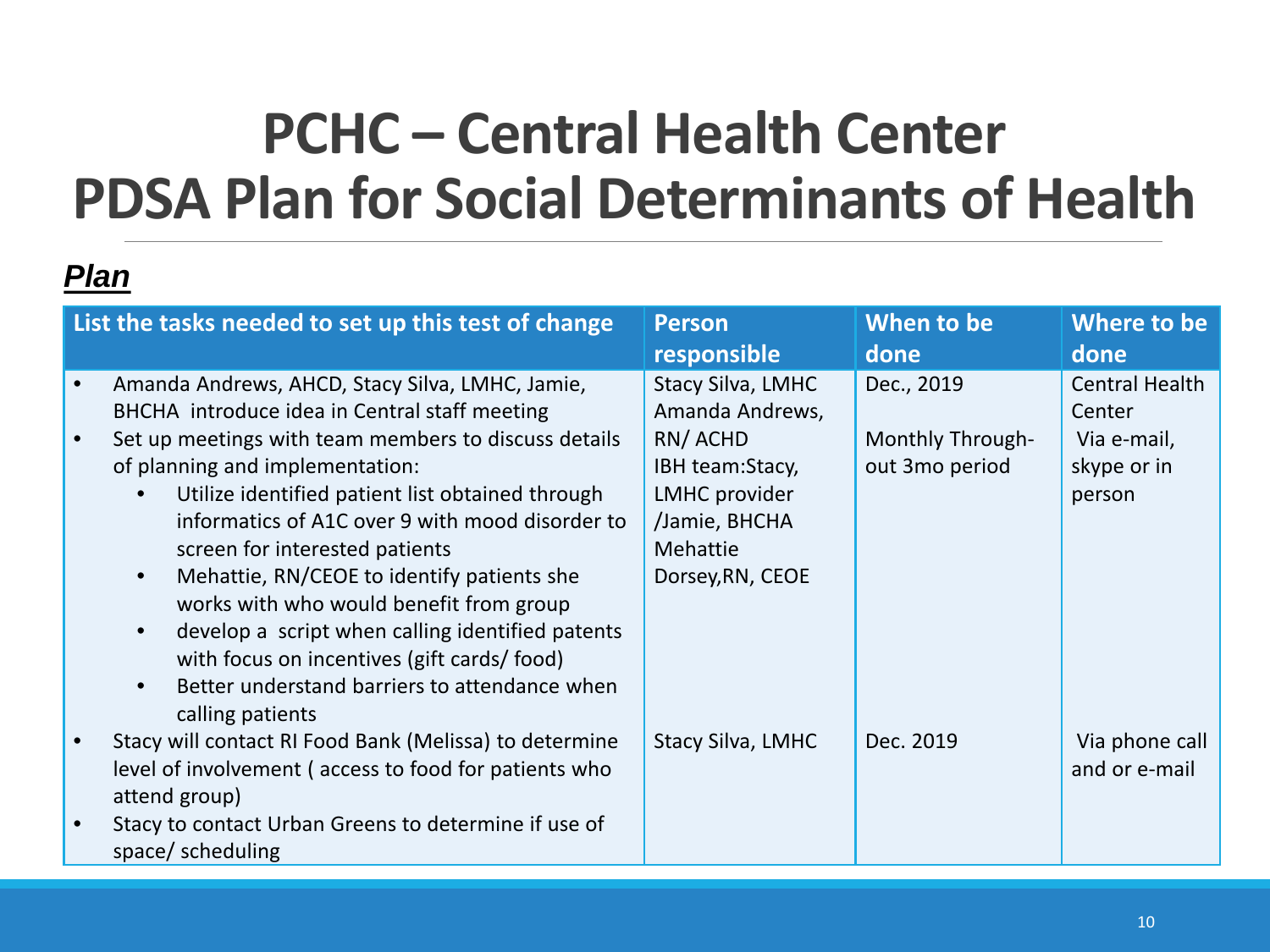#### **PCHC – Central Health Center PDSA Plan for Social Determinants of Health**

| Predict what will happen when the test is carried<br>out                                                                                                                                          | Measures to determine if prediction succeeds |
|---------------------------------------------------------------------------------------------------------------------------------------------------------------------------------------------------|----------------------------------------------|
| Complete at least one group to Increase patient's<br>knowledge/education around healthy food options<br>on a budget, and how this intersects with mood and<br>health: with minimum of 5 patients. | By end of January, 2020                      |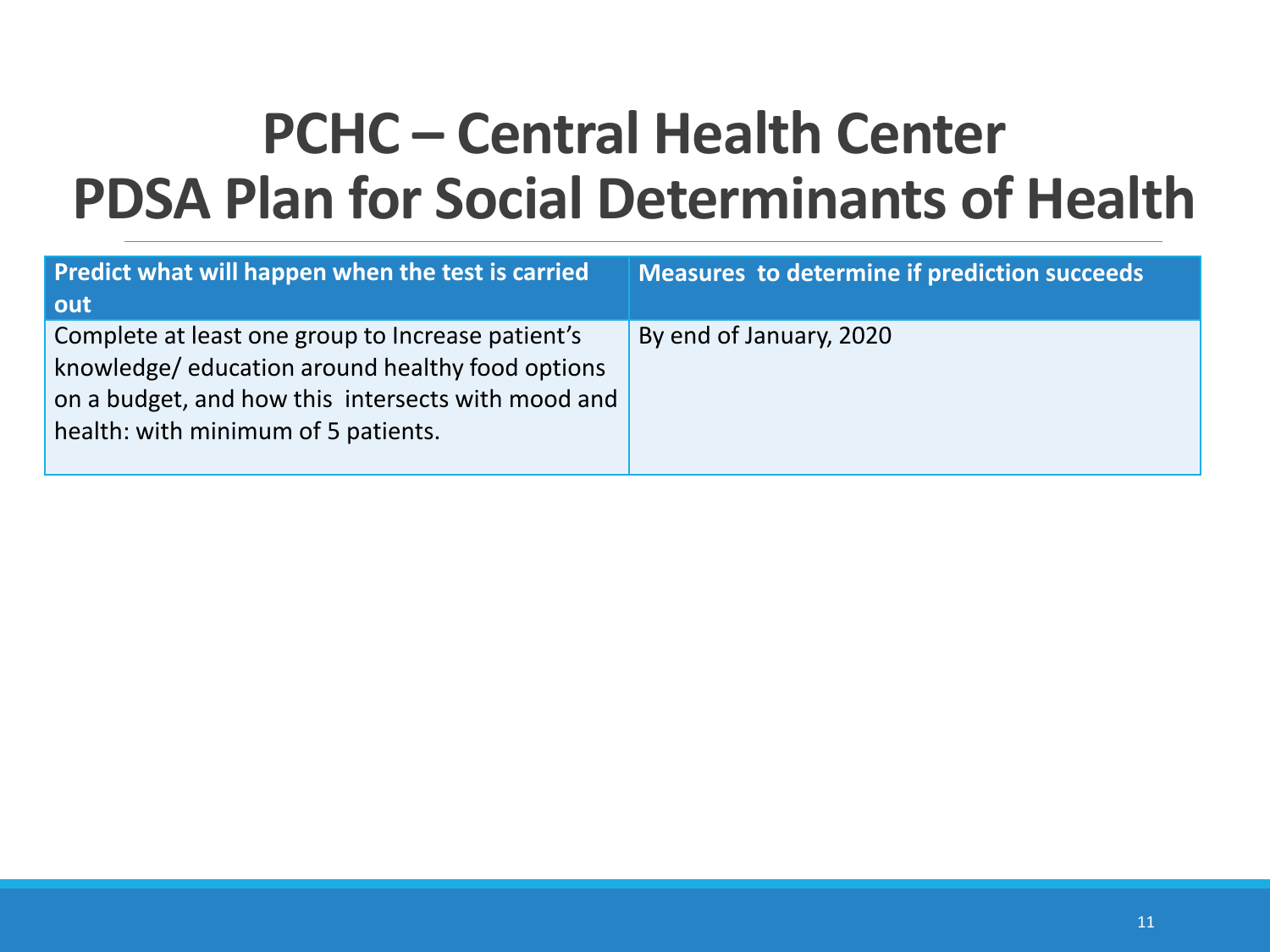### **PCHC – Crossroads PDSA Plan for Social Determinants of Health**

**Aim:** Utilizing SDOH screens have elicited information about lack of social supports as a barrier to completing medical referrals. Patients without social supports have been unable to complete colonoscopy referrals. The goal of this PDSA is to assist a greater number of patients in completing a colonoscopy.

| Describe your first (or next) test of change:                                                                                         | Person responsible | When to be<br>done | Where to be<br>done |
|---------------------------------------------------------------------------------------------------------------------------------------|--------------------|--------------------|---------------------|
| Clarify which patients with open orders for<br>colonoscopy identify lack of social supports as<br>barrier to completion of treatment. | Deb Jasmine        | By 11/11/19        | Crossroads          |
| Outreach patient to clarify readiness/willingness<br>to complete colonoscopy                                                          | Sarah              | 12/01/19           | Crossroads          |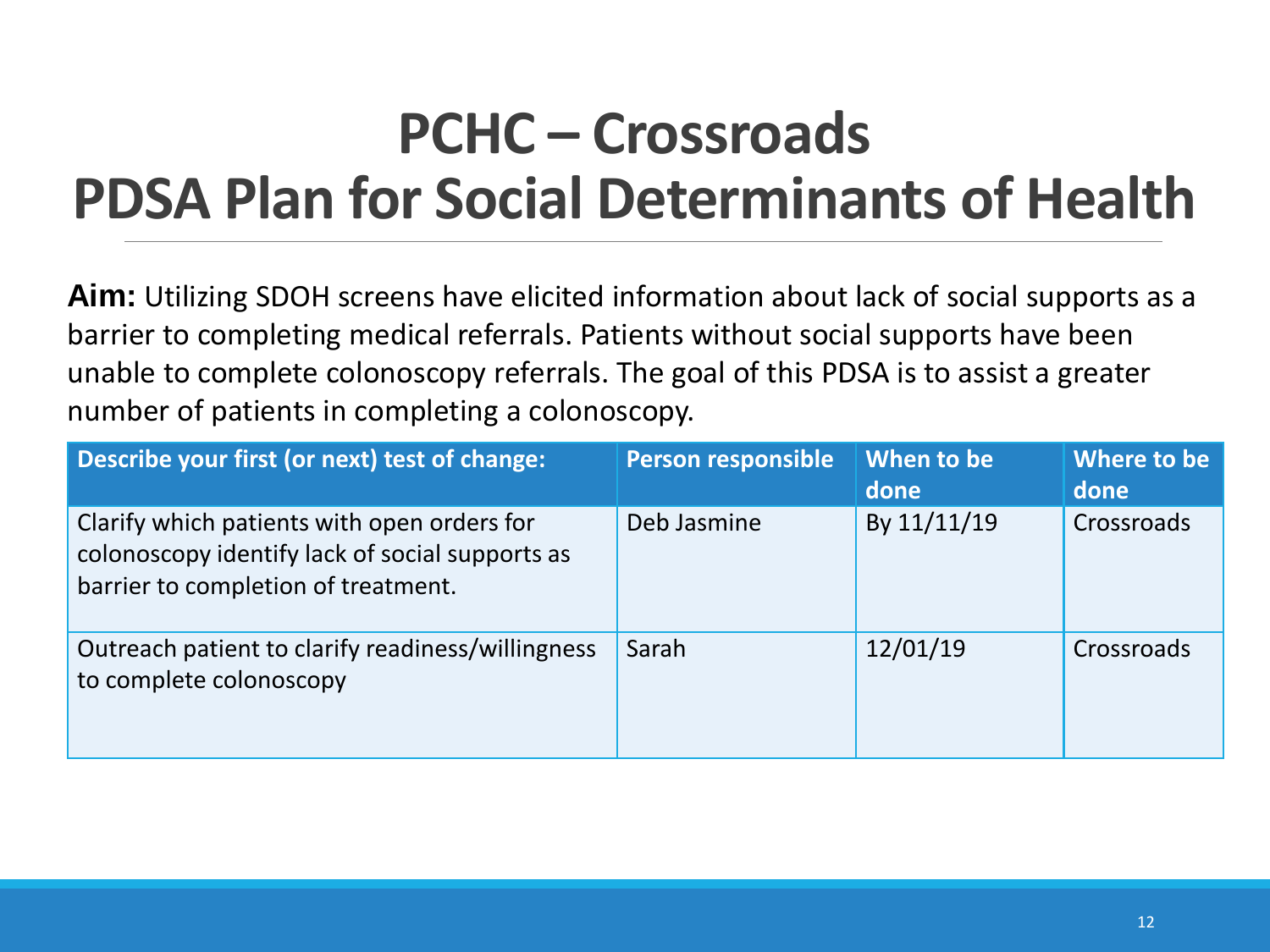### **PCHC – Crossroads PDSA Plan for Social Determinants of Health**

|     | List the tasks needed to set up this test of change                                       | <b>Person</b><br>responsible                        | When to be<br>done | Where to be<br>done |
|-----|-------------------------------------------------------------------------------------------|-----------------------------------------------------|--------------------|---------------------|
| 1.  | Contact Specialty clinic to verify procedure for<br>patient's without social supports     | RNCM/IBH/CHA                                        | 02/01/20           |                     |
| 2.  | Evaluate possible community<br>supports (agencies, volunteers, insurance<br>company, etc) |                                                     |                    |                     |
| 3.  | Arrange medical transportation as needed                                                  |                                                     |                    |                     |
|     | Predict what will happen when the test is carried                                         | <b>Measures to determine if prediction succeeds</b> |                    |                     |
| out |                                                                                           |                                                     |                    |                     |
|     | Increased relationships with community agencies                                           | Patients able to complete colonoscopy.              |                    |                     |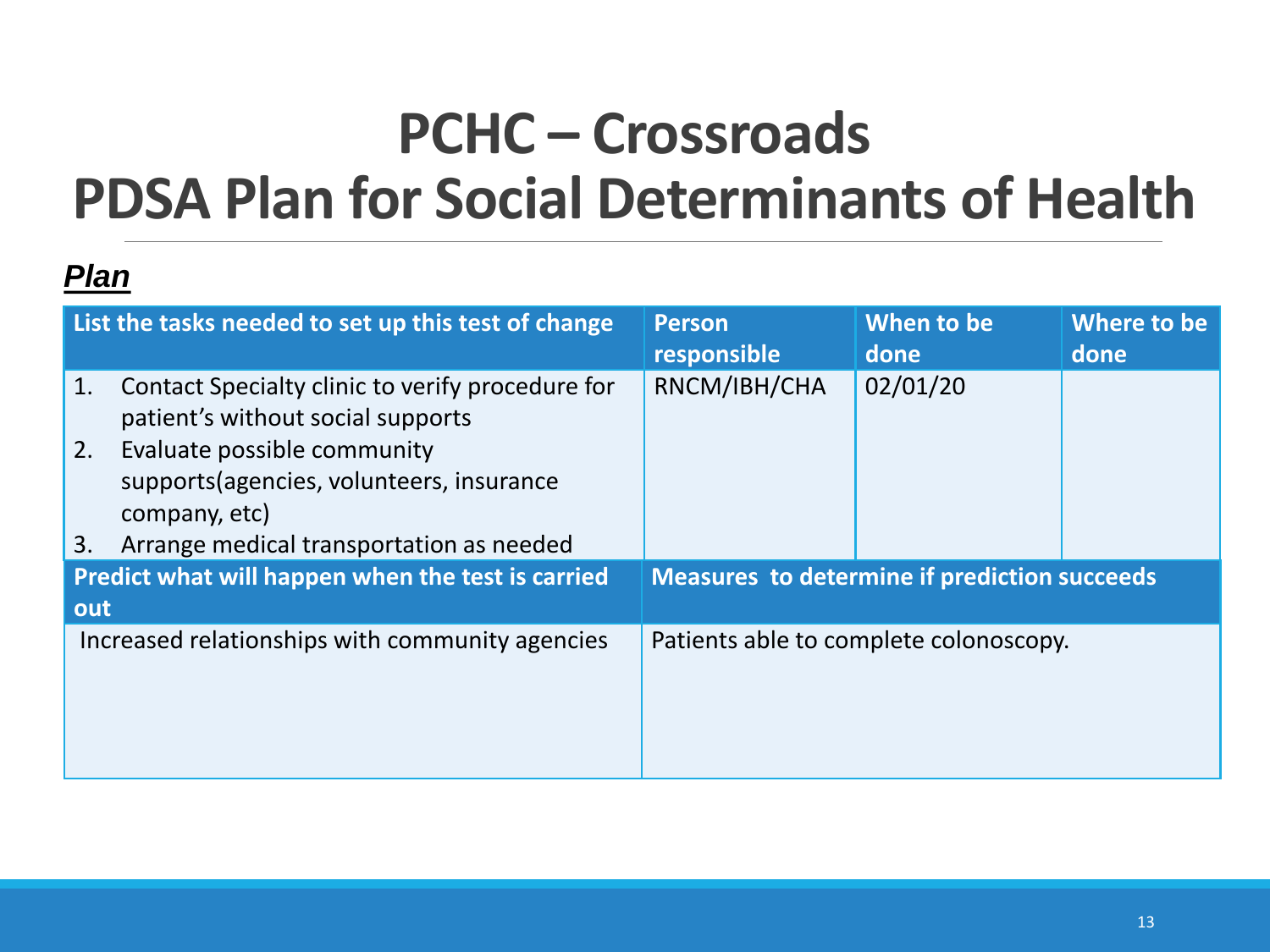### **PCHC – Randall Square PDSA Plan for Social Determinants of Health**

**Aim:** With roll out of SDOH screening Randall Square outcomes have shown that our patient population has significant food insecurity needs. With loss of food box support to address food insecurity our team home to explore providing other food/ supply options.

| <b>Person</b><br>responsible  | When to be done                  | Where to be<br>done                              |
|-------------------------------|----------------------------------|--------------------------------------------------|
| <b>Randall Square</b><br>team | Upon completion of<br>PDSA cycle | Clinic<br>meetings, via<br>phone calls           |
|                               |                                  | During admin<br>time and<br>planning<br>meetings |
|                               |                                  | In conjunction<br>with AE team                   |
|                               |                                  |                                                  |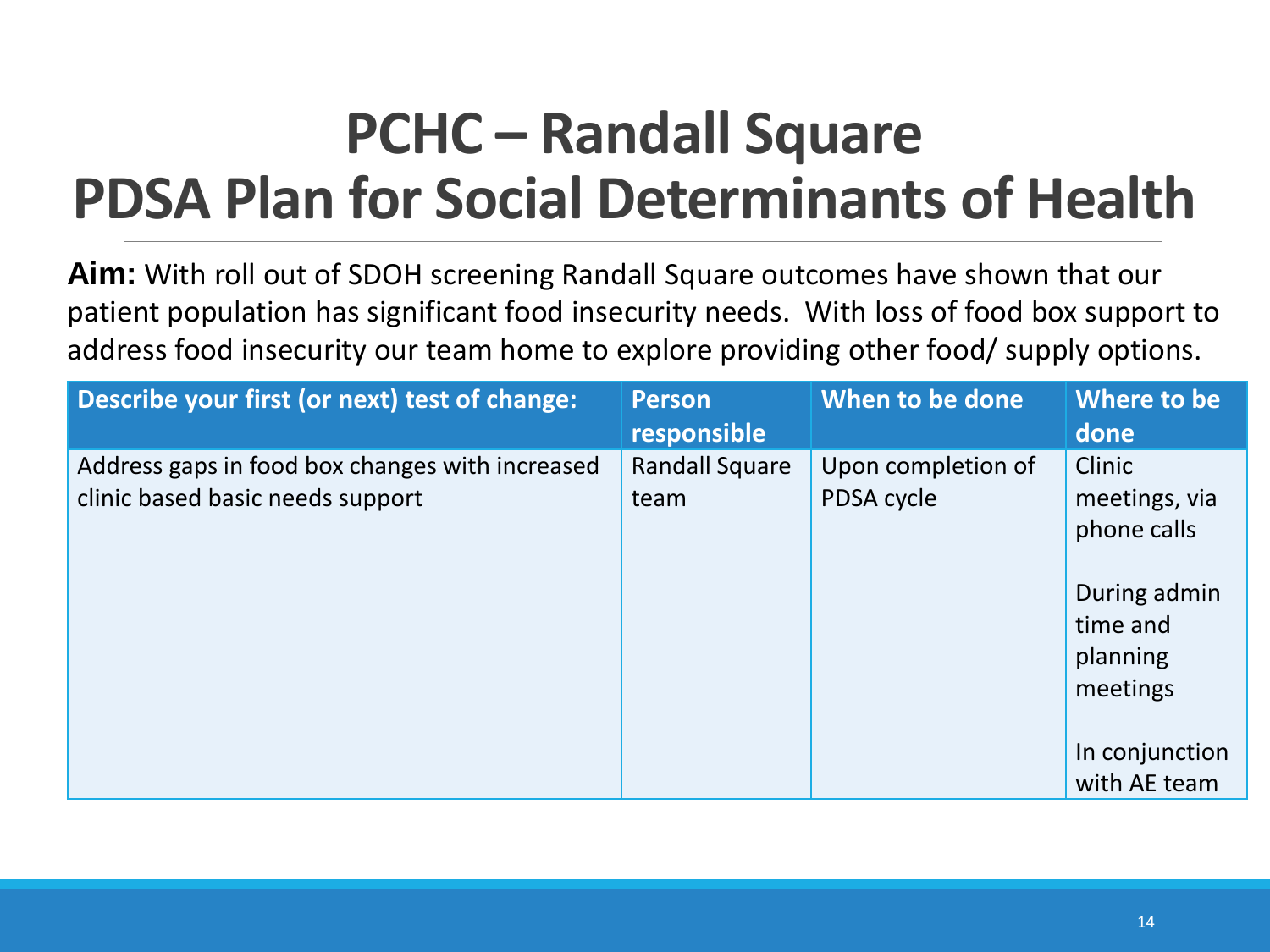### **PCHC – Randall Square PDSA Plan for Improving Screening Rates**

| List the tasks needed to set up this test of                                                                                                                                                                                                                                                                                                                                                                                                                                                                                                                                                                                                                                                                                                                                            | <b>Person</b> | When to be                                      | <b>Where to</b>                                                                                                                              |
|-----------------------------------------------------------------------------------------------------------------------------------------------------------------------------------------------------------------------------------------------------------------------------------------------------------------------------------------------------------------------------------------------------------------------------------------------------------------------------------------------------------------------------------------------------------------------------------------------------------------------------------------------------------------------------------------------------------------------------------------------------------------------------------------|---------------|-------------------------------------------------|----------------------------------------------------------------------------------------------------------------------------------------------|
| change                                                                                                                                                                                                                                                                                                                                                                                                                                                                                                                                                                                                                                                                                                                                                                                  | responsible   | done                                            | be done                                                                                                                                      |
| Team meeting to present to AE plan for use of funds to address<br>SDOH gaps<br>Train on use of CM/SDOH form in EHR- planning for barriers<br>and MI to assist in addressing barriers (pre-existing in (EHR)<br>to track<br>Team to identify what to put in food bags (food and/or<br>hygiene)<br>Name of support (supplemental service, care box, care bag)<br>Training staff on process/ documentation to track/ leverage<br>on-going support<br>Ruth (IBH Sr. BHA) to visit two local Pantry sites for<br>increased understanding of support/gaps<br>Outcomes based assessment of need/service (does it<br>work)<br>Handouts/form of informational - Chelsea NCM team<br>(local to Randall vs. other local in city)<br>Is agency policy needed to address compliance related<br>needs | Randall team  | X 30 days on<br>start up of<br>project on 12/11 | Clinic<br>meetings,<br>via phone<br>calls<br>During<br>admin time<br>and planning<br>meetings<br><u>In</u><br>conjunction<br>with AE<br>team |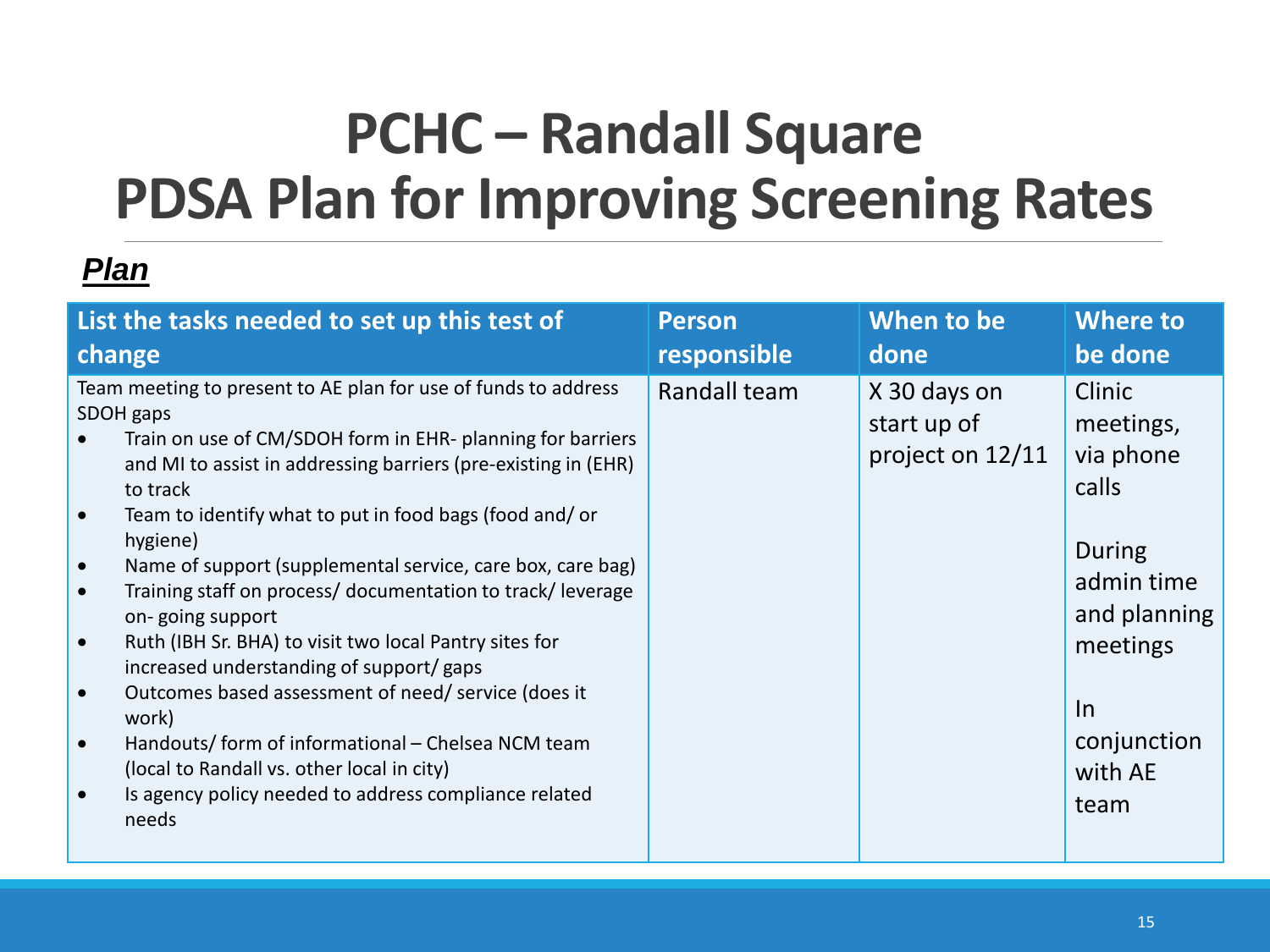### **PCHC – Randall Square PDSA Plan for Improving Screening Rates**

| Predict what will happen when the test is<br>carried out                                        | Measures to determine if prediction succeeds                                                               |
|-------------------------------------------------------------------------------------------------|------------------------------------------------------------------------------------------------------------|
| Increasing SDOH supports with absence of food<br>boxes to decrease SDOH risk/ need of patients. | Plan to address gap of need by achieving supply<br>(name to be determined) for patients, then track<br>use |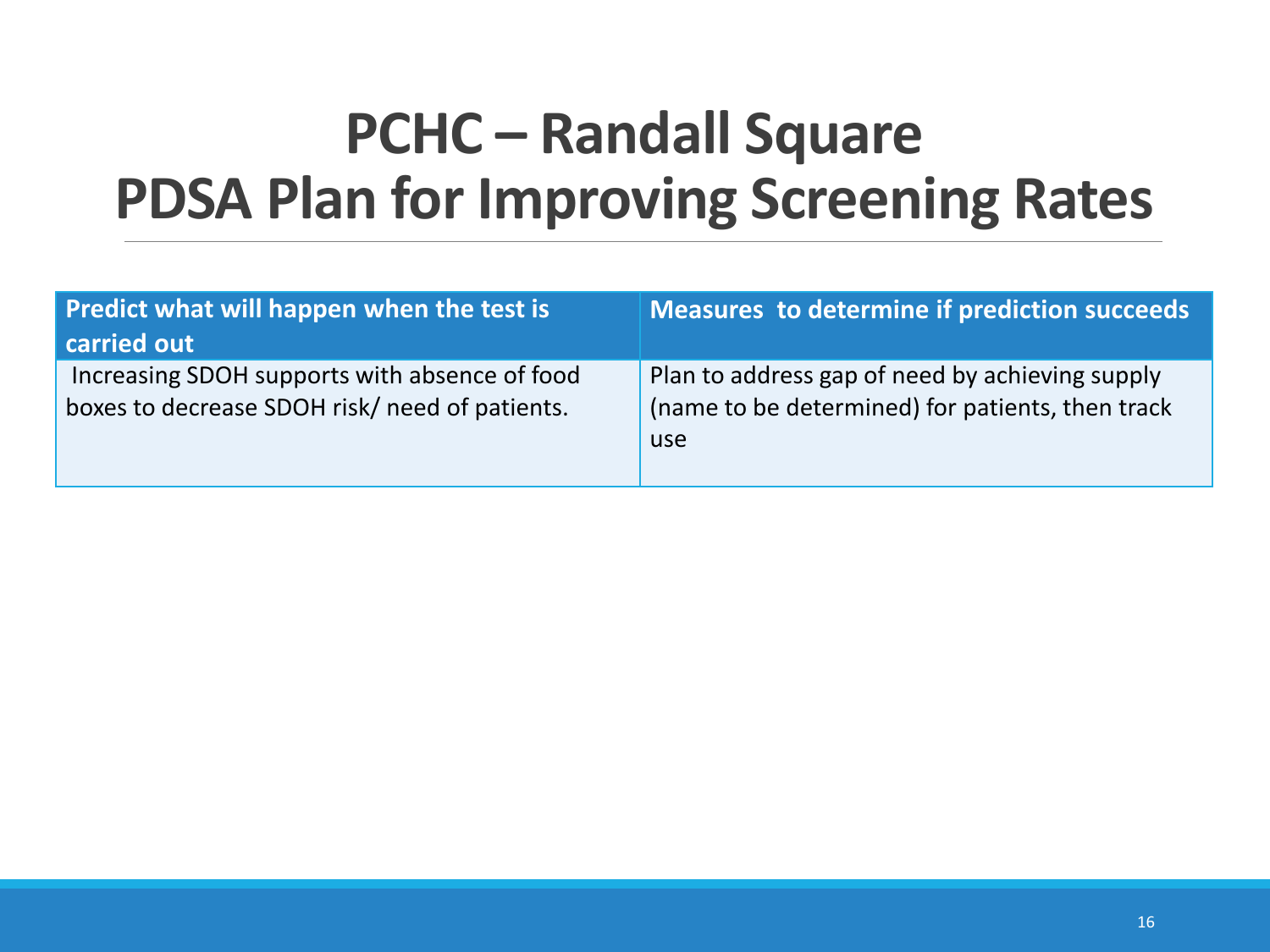### **Women's Medicine Collaborative PDSA Plan for Improving Screening Rates**

**Aim:** We aim to assess social determinants of health in primary care visits and to determine which SDOH's are most commonly endorsed in our practice

| Describe your first (or next) test of change:                                                                 | <b>Person</b>                       |          | When to Mhere to |
|---------------------------------------------------------------------------------------------------------------|-------------------------------------|----------|------------------|
|                                                                                                               | responsible   be done   be done     |          |                  |
| To determine which SDOH indices are mostly commonly<br>endorsed in our practice.                              | Behavioral<br><b>Health Care</b>    | 11/27/19 | <b>WMC</b>       |
| To develop a resource guide within primary care that providers<br>can use to assist patients with SDOH needs. | Manager<br>and patient<br>navigator |          |                  |
|                                                                                                               |                                     |          |                  |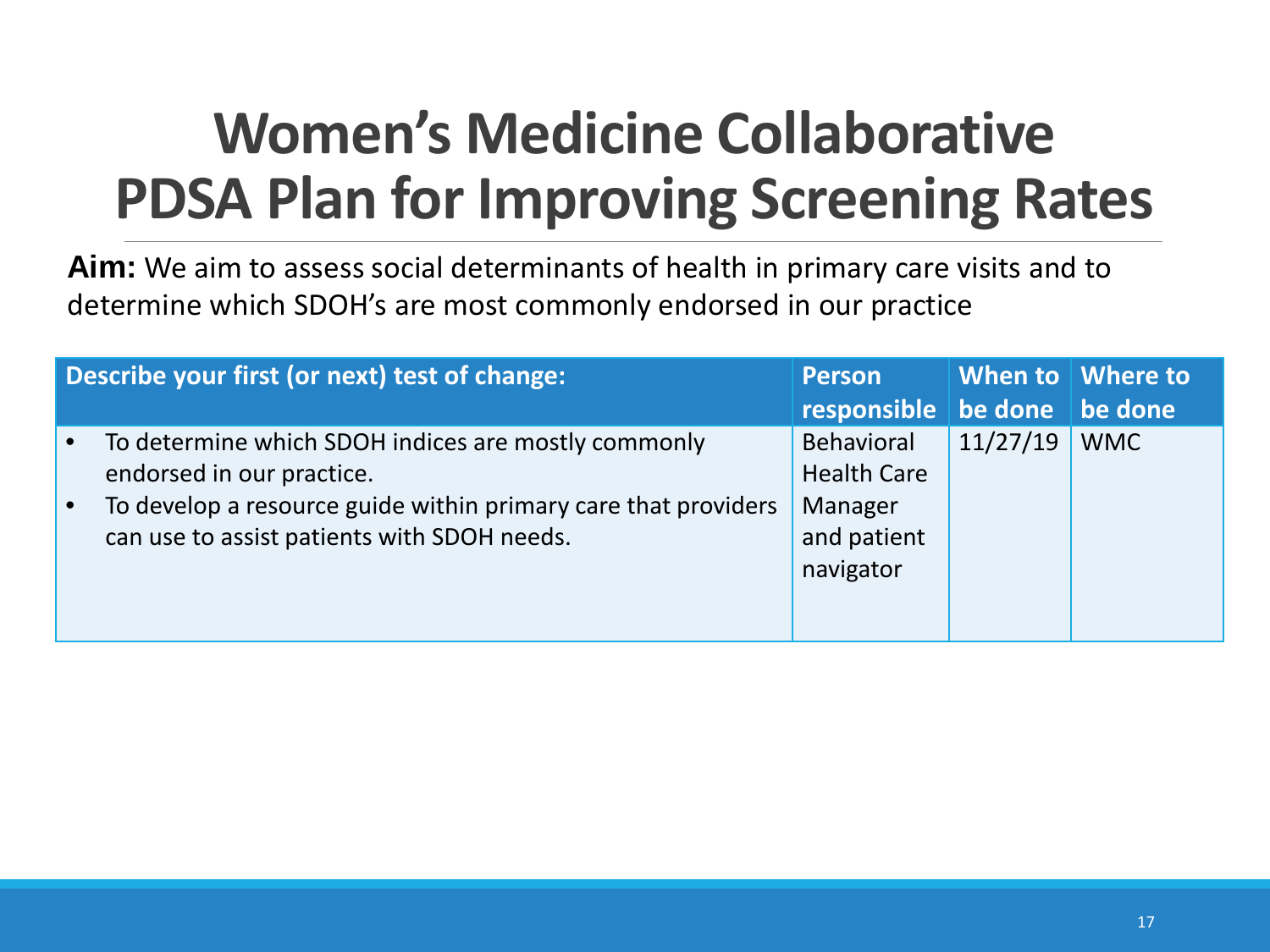### **Women's Medicine Collaborative PDSA Plan for Improving Screening Rates**

| List the tasks needed to set up this test of change                                                                                                                                                                                                                                                                                                                                                                              | <b>Person</b>                                                                                     | When to | <b>Where to</b> |
|----------------------------------------------------------------------------------------------------------------------------------------------------------------------------------------------------------------------------------------------------------------------------------------------------------------------------------------------------------------------------------------------------------------------------------|---------------------------------------------------------------------------------------------------|---------|-----------------|
|                                                                                                                                                                                                                                                                                                                                                                                                                                  | responsible                                                                                       | be done | be done         |
| 1)<br>Determine which PCPs are currently assessing for<br>SDOH at annual visits.<br>Determine which measures of SDOH are currently in<br>2)<br>the medical record.<br>Query for 3 measures of SDOH at all annual visits of Dr.<br>3)<br>Nancy Lasson (PCP, director of primary care)<br>Evaluate which SDOH indices are most commonly<br>4)<br>endorsed.<br>Develop a resource station for PCPs when SDOH are<br>5)<br>endorsed. | <b>Behavioral</b><br><b>Health Care</b><br>Manager, Dr.<br>Nancy Lasson,<br>patient<br>navigator. | 1/1/20  | <b>WMC</b>      |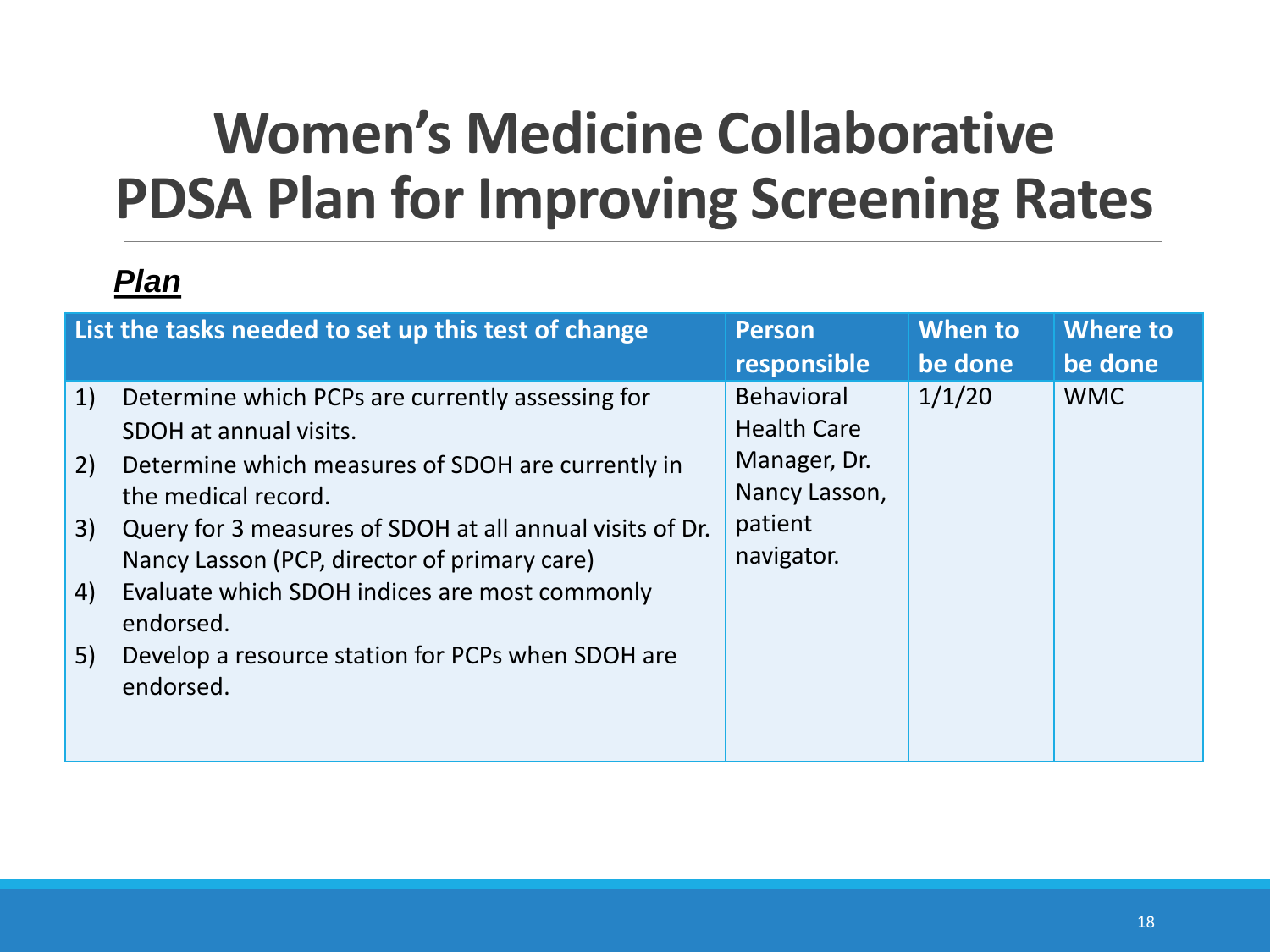### **Women's Medicine Collaborative PDSA Plan for Improving Screening Rates**

| Predict what will happen when the test is<br>carried out |                                                                                    | <b>Measures to determine if prediction</b><br>succeeds                                                                        |  |
|----------------------------------------------------------|------------------------------------------------------------------------------------|-------------------------------------------------------------------------------------------------------------------------------|--|
| $\mathbf{1}$ .                                           | A greater number of patients will be<br>evaluated for SDOH concerns.               | We will evaluate the number of Dr. Lasson's<br>patients who were screened for SDOH prior to<br>and after PDSA implementation. |  |
| 2.                                                       | More patients in the practice with SDOH<br>needs will be connected with resources. | Query providers for their utilization of the<br>resource station.                                                             |  |